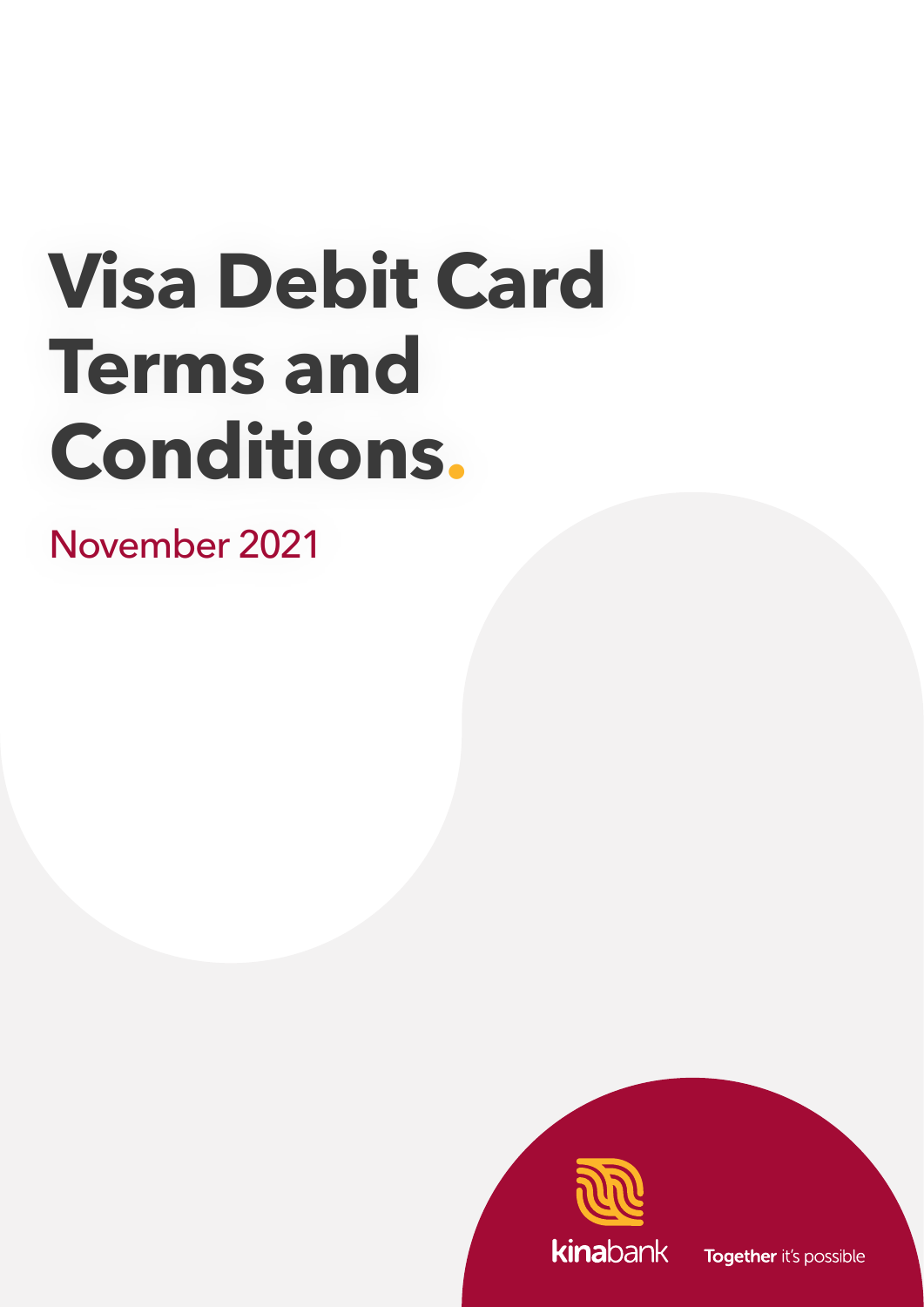# **Table of Contents.**

| <b>Contact Details</b>                                                 | $\overline{4}$ |
|------------------------------------------------------------------------|----------------|
| 1. Introduction                                                        | $\overline{4}$ |
| 1.1 Application of these Terms and Conditions                          | $\overline{4}$ |
| 1.2 Agreement to these Terms and Conditions                            | $\overline{4}$ |
| 2. Defined Terms                                                       | $\overline{4}$ |
| 3. Card                                                                | 5              |
| 3.1 Property of the Card                                               | 5              |
| 3.2 Card Issuance                                                      | 5              |
| 3.3 Card Expiry and Renewal                                            | 6              |
| 4. PIN                                                                 | 6              |
| 5. Use of the Visa Debit Card                                          | 6              |
| 5.1 General Use                                                        | 6              |
| 5.2 Transactions                                                       | 6              |
| 5.2.1 Transaction on the Cardholder's Account                          | 6              |
| 5.2.2 Anti-Money Laundering, Counter Terrorist Financing and Sanctions | 7              |
| 5.2.3 Authorisations                                                   | 7              |
| 5.3 Overseas Remittance Limit                                          | 7              |
| 5.4 Liability                                                          | 8              |
| 5.5 Verified by Visa                                                   | 8              |
| 6. Fees and Charges                                                    | 8              |
| 6.1 Fees & Foreign Currency Conversions for Transaction                | 9              |
| 6.1.1 Currency Conversion and Transaction Fees                         | 9              |
| 6.1.2 Surcharge                                                        | 9              |
| 7. Additional Visa Debit Card                                          | 9              |
| 8. Visa Debit Card Validity and Expiry                                 | 9              |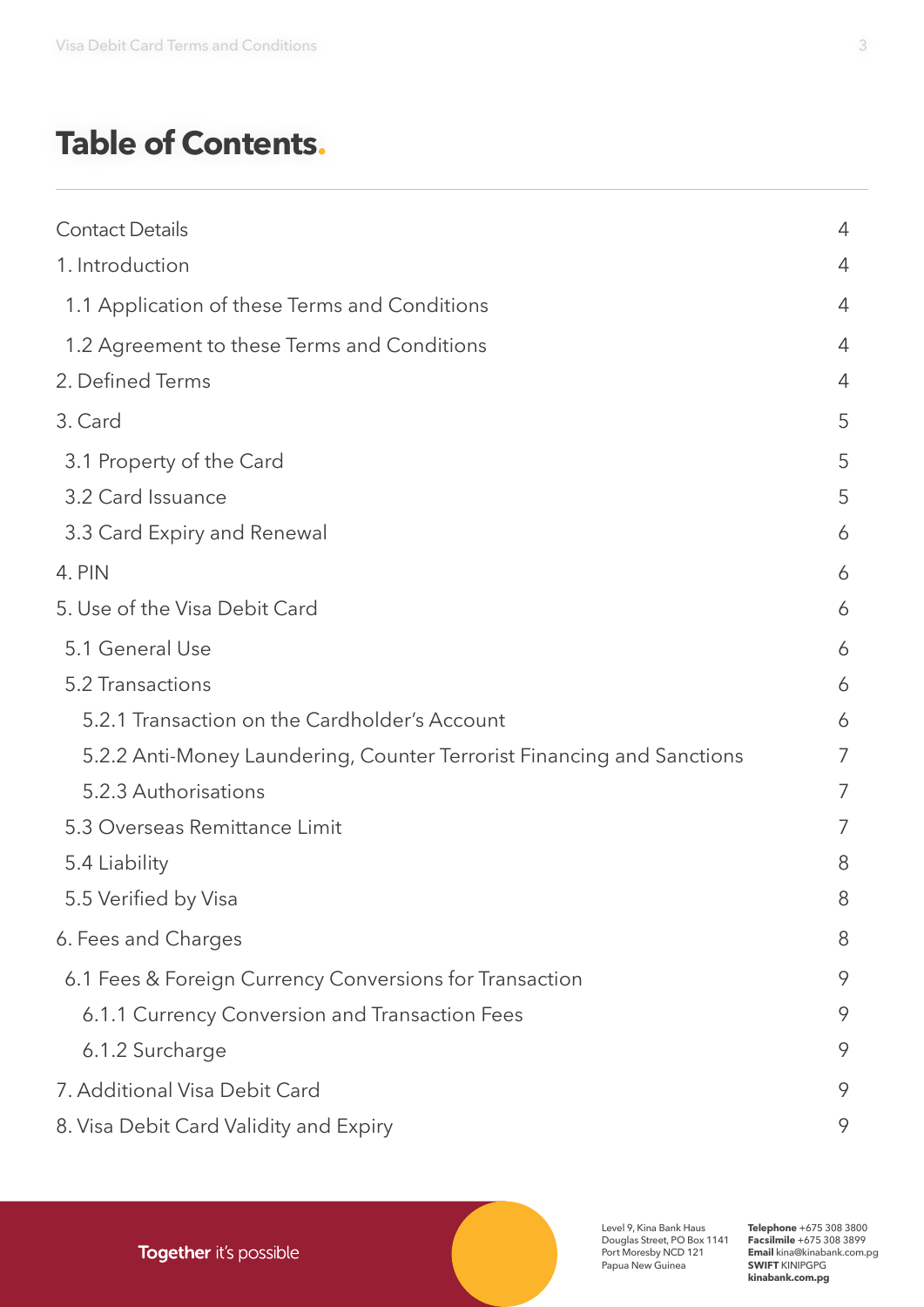| 9. Limits                                                      | 10 |
|----------------------------------------------------------------|----|
| 10. No Credit Facility on the Visa Debit Card                  | 10 |
| 11. Visa Debit Card Reissuance and Replacement                 | 10 |
| 12. Keeping the Visa Debit Card and PIN secure                 | 10 |
| 13. Lost or Stolen Visa Debit Card and Disclosure of PIN       | 11 |
| 14. Unauthorised Transactions                                  | 12 |
| 14.1 When Kina Bank is liable                                  | 12 |
| 14.2 When the Cardholder is liable                             | 12 |
| 15. Termination of Card Programme, Visa Debit Card and Account | 12 |
| 16. Exclusions and Exceptions                                  | 12 |
| 17. Conclusiveness of Documents and Certificates               | 13 |
| 18. Amendments                                                 | 14 |
| 19. Cardholder Information                                     | 14 |
| 19.1 Disclosure of your Personal Information                   | 14 |
| 20. General Matters                                            | 14 |
| 20.1 Force majeure                                             | 14 |
| 20.2 Notice                                                    | 14 |
| 20.3 Waiver                                                    | 15 |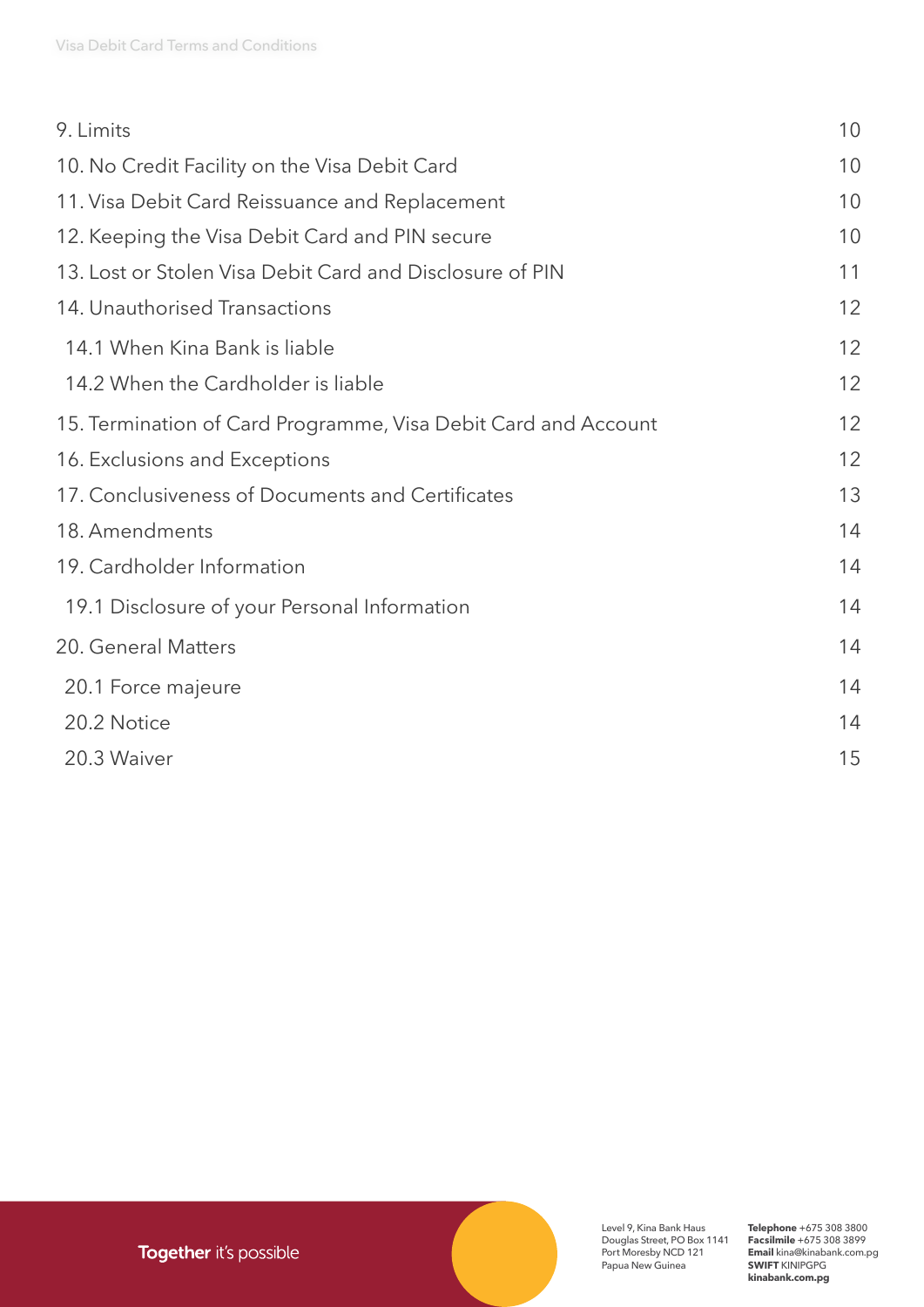# <span id="page-3-0"></span>**Contact Details.**

If there is any aspect of these Terms and Conditions you do not understand or are unsure about, or want to find out what your daily or monthly limits are, contact:

• Kina Bank Contact Centre on +675 308 3800 (Local +Overseas).

For lost or stolen cards, or where fraudulent activity is suspected, contact:

Kina Bank Contact Centre on +675 308 3800 (Local + Overseas).

For further details go to our website: [www.kinabank.com.pg](http://www.kinabank.com.pg )

# 1. Introduction

#### **1.1 Application of these Terms and Conditions**

These Terms and Conditions comprise the agreement between the Bank and the cardholder of one or more of the following Kina Bank Visa Debit Cards:

- Kina Bank Visa Standard Debit Card
- Kina Bank Visa Black Debit Card

The Terms and Conditions herein must be read in conjunction and apply together with:

- Kina Bank Savings and Transaction Product Terms and Conditions;
- Bank of Papua New Guinea Foreign Exchange Control Laws;
- PNG Central Bank Act 2000;
- PNG Income Tax Act 1959 (as amended from time to time); and
- the laws of Papua New Guinea, as applicable.

In the event of a conflict between these Terms and Conditions and the Agreements mentioned above, the Kina Bank Terms and Conditions will prevail.

#### **1.2 Agreement to these Terms and Conditions**

By using your Debit Card you are deemed to have accepted these Terms and Conditions, and the Account Holder is deemed to have accepted the terms of the Agreement.

The use of any Visa Debit Card or PIN shall be subject to these Terms and Conditions and to compliance with such requirements, limitations and procedures as may be imposed by Visa as well as to the terms and conditions imposed by us in relation to electronic services, facilities and card transactions. Cash withdrawals shall be subject to such terms and conditions as may be imposed by us.

# 2. Defined Terms

The following terms and expressions in the Terms and Conditions, are defined as follows unless otherwise stated:

**"Account"** means your Kina Bank account (s) that are linked to your Visa Debit card.

**"Account Holder"** means the person or person(s) in whose name the account is opened and who is the signatory to the account.

**"ATM"** means Automatic Teller Machine.

**"Business Day"** means any day on which Kina Bank generally opens for business but excludes a day on which is gazetted as a public holiday.

**"Card"** refers to a Kina Bank Visa Standard Debit Card or Kina Bank Visa Black Debit Card.

Level 9, Kina Bank Haus Douglas Street, PO Box 1141 Port Moresby NCD 121 Papua New Guinea

**Telephone** +675 308 3800 **Facsilmile** +675 308 3899 **Email** kina@kinabank.com.pg **SWIFT** KINIPGPG **kinabank.com.pg**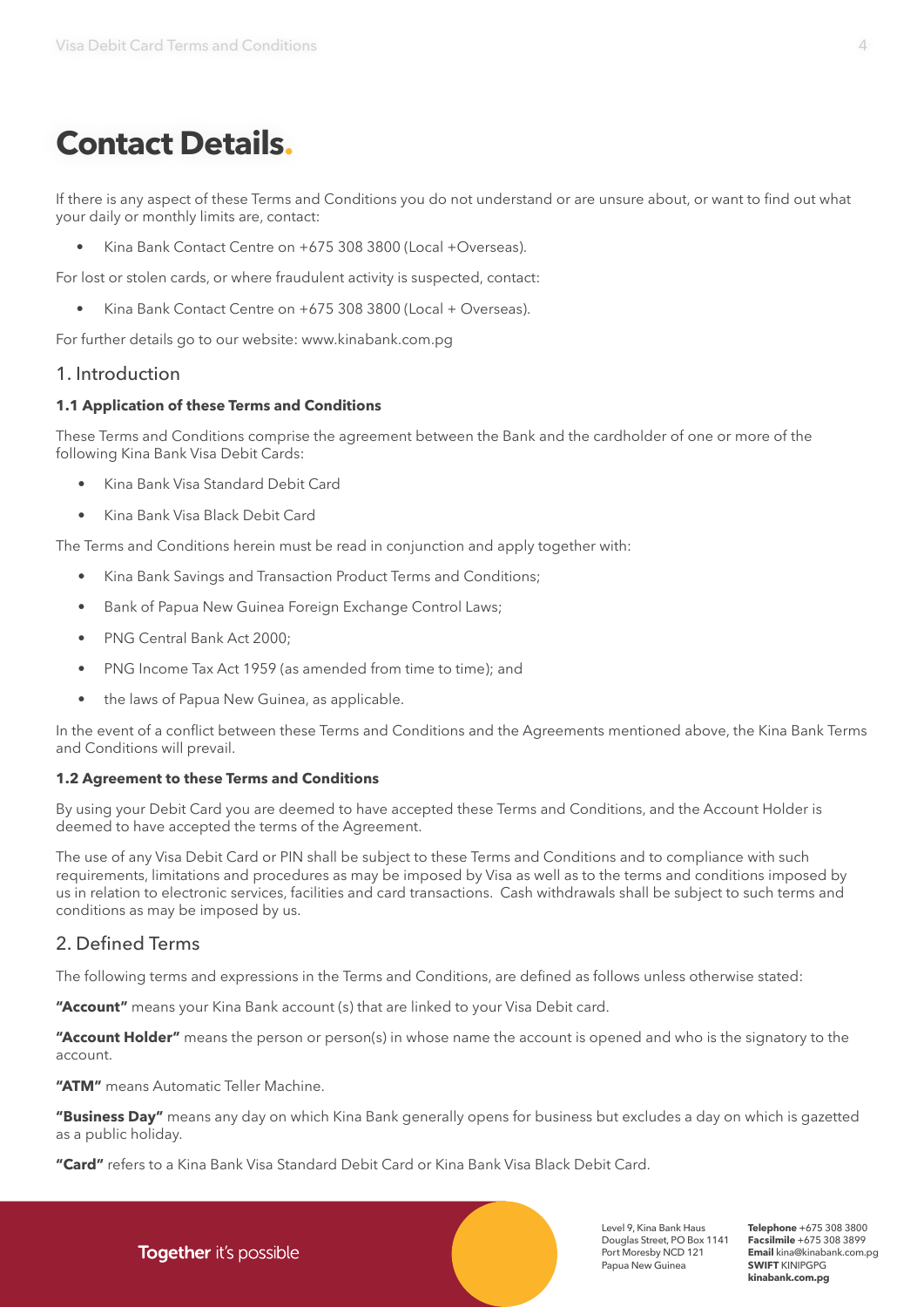<span id="page-4-0"></span>**"Cardholder"** means the Customer to whom Kina Bank issued a Visa Debit Card.

**"Card-Not-Present Transaction"** means a transaction that is carried out where the Cardholder and the Visa Debit Card are not present at the time of usage. These transactions include but are not limited to telephone, internet or mail.

**"Card Verification Value 2"** means the 3-digit number printed on a card for security purposes.

**"Chip Card"** refers to a standard size plastic debit or credit card that in addition to magnetic a stripe, has a microchip embedded in it.

**"Card Transaction"** means any type of transaction effected by using the Visa Debit Card, account or PIN.

**"Contactless Transaction"** means a Transaction that is carried out by holding your card, and/or a device upon which a digital card is stored, if in each case it is enabled to effect contactless transactions, near a terminal which is enabled to accept contactless transactions.

**"Eftpos**" is Electronic Funds Transfer Point of Sale, a merchant facility which allows customers to pay for their purchases and obtain cash out using their Visa Debit Card.

**"EMV"** means Europay, Mastercard and Visa, and is a global standard for payments using chip cards.

**"FATCA"** means Foreign Account Tax Compliance Act.

**"Kina Bank"** or **"the Bank"** or **"We"** or **"Us"** or **"Our"** means Kina Bank Limited including its employees, agents, its successors and assigns.

**"Liability Shift"** means the change in financial responsibility, to either a merchant or bank should a fraudulent transaction take place.

**"Merchant"** refers to a provider of goods or services who accepts payment made by card. "PayWave" allows you to make small value purchases by using the "tap to pay" function.

**"PIN"** means Personal Identification Number being a set of numbers or code issued with a Visa Debit Card to enable you to use your card.

**"PNG"** means the Independent state of Papua New Guinea.

**"Transaction Limit"** means the maximum daily limit set by us in respect of your card transaction.

**"Recurring Transaction"** means a regular transaction that you have authorised a merchant or third party to make on your account.

**"Third Party"** refers to anyone other than the cardholder.

**"Unauthorised Transaction"** refers to any transaction that is not authorised or made without your knowledge.

**"Visa"** refers to Visa Worldwide Pte Limited.

#### 3. Card

#### **3.1 Property of the Card**

The Visa Debit Card shall remain the property of Kina Bank at all times. We may at our discretion request for the Visa Debit Card to be returned or suspend the use of the Visa Debit card at any time. The Bank shall not be liable for any loss suffered by the cardholder as a result thereof.

#### **3.2 Card Issuance**

Upon our acceptance and approval of your application for a Visa Debit Card, you will collect from us your Visa Debit Card and a PIN to be used in conjunction with your Visa Debit Card. Upon receipt of your Visa Debit Card, you must immediately sign on the signature panel of the Visa Debit Card.

The Visa Debit Card must be activated in accordance to the activation procedure as advised by us.

The Visa Debit Card is not transferable, and you shall not transfer or otherwise part with the control, custody or possession of the Visa Debit Card. It may only be used to effect transactions during the validity period by the person to whom we

Together it's possible

Level 9, Kina Bank Haus Douglas Street, PO Box 1141 Port Moresby NCD 121 Papua New Guinea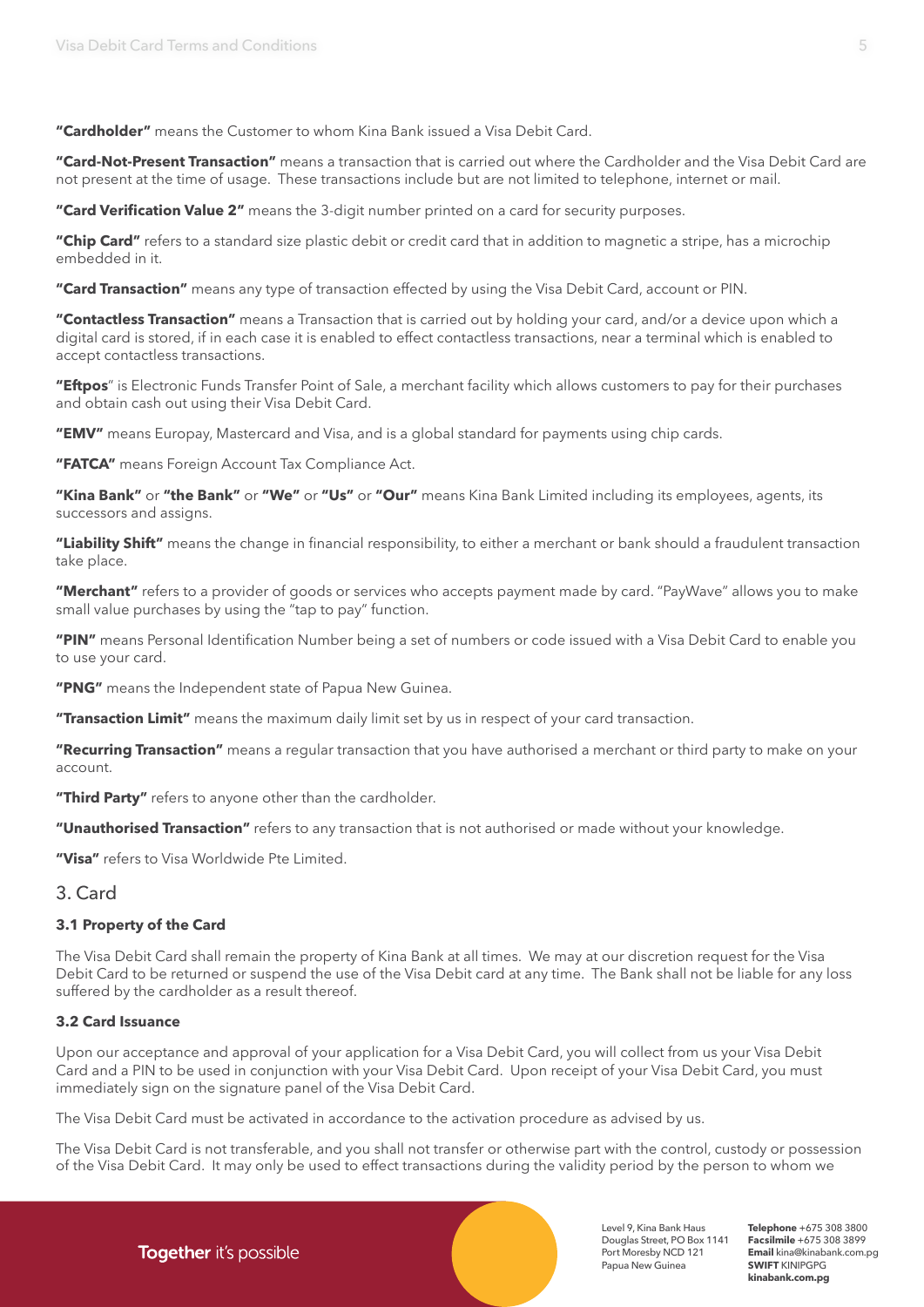<span id="page-5-0"></span>issue the Visa Debit Card.

#### **3.3 Card Expiry and Renewal**

When the card validity period expires, Kina Bank will renew the Visa Debit Card and the cardholder is required to collect their renewal card from the Kina Bank Branch. The expired card must be destroyed by the cardholder by cutting through the magnetic strip and securely disposing of the pieces. Where the card is chip enabled, a hole must be punched through the chip. Kina branch staff can assist with this expired card destruction if in need.

#### 4. PIN

You are required to generate your own Personal Identification Number (PIN). When selecting a PIN, you must ensure that the PIN is not easily compromised e.g. date of birth, logical strings of number like 1234 etc.

You must take all reasonable care to keep your PIN secret. You must not disclose your PIN to any other person and should change the PIN from time to time for security reasons. No other person apart from the cardholder is allowed to use the Visa Debit Card and/or PIN to make any card transaction.

We are not liable for any loss or damage which you may suffer if you fail to receive the Visa Debit Card and/or the PIN.

The services, functions and facilities available through the use of the PIN of any Visa Debit Card shall be determined by us.

We may modify or vary any or all of the services, functions and facilities available through the use of any Visa Debit Card or the PIN of any Visa Debit Card or suspend or terminate the availability of any or all of such services, functions and facilities.

# 5. Use of the Visa Debit Card

#### **5.1 General Use**

You shall not use the Visa Debit Card (whether to effect payment or otherwise) in relation to any transaction or activity which is deemed illegal or prohibited under the laws of PNG.

The cardholder must not use the Visa Debit Card for payment of any unlawful purpose, including the purchase of goods or services prohibited by law. We may refuse to process any transaction that contravenes any law.

If a PIN is issued to you for use with your Visa Debit Card at any ATM:

a) the same PIN is used at eftpos terminals for the purchase of goods and services; and

b) when you use the Visa Debit Card or the PIN at any ATM to effect card transactions which could also be effected by the use of an ATM card, the Visa Debit Card is treated as an ATM card for such a purpose; and the terms and conditions in respect of the use of an ATM card then prevailing will govern all such card transactions so effected as may be appropriate and relevant.

A Visa Debit Card may be issued to you for temporary purpose and/or a limited period of time, if you inform us in an emergency for a new/ replacement Visa Debit Card.

For joint accounts that may be operated by the signature of any one of the account holders, a separate Visa Debit Card and PIN will be issued to each account holder. However, each and every one of the Account holders shall be jointly and severally responsible for all transactions involving the use of the Visa Debit Card issued. In the case of joint accounts requiring the signatures of two or more account holders, such account holders may not be eligible for the issuance of a Visa Debit Card in respect of such joint account. You irrevocably authorise us to directly debit from the relevant account the amount of any card transaction, whether or not made with your knowledge or authority.

#### **5.2 Transactions**

#### **5.2.1 Transaction on the Cardholder's Account**

We may debit the cardholder's account with all transactions authorised by the cardholder or any other joint cardholder. Such authorisations can be made by:

i) using the Visa Debit Card, alone or together with the PIN, via any relevant Electronic Banking Channel;

ii) presenting the Visa Debit Card to a merchant and keying in a PIN acceptable to Kina Bank authorising the transaction;

Together it's possible

Level 9, Kina Bank Haus Douglas Street, PO Box 1141 Port Moresby NCD 121 Papua New Guinea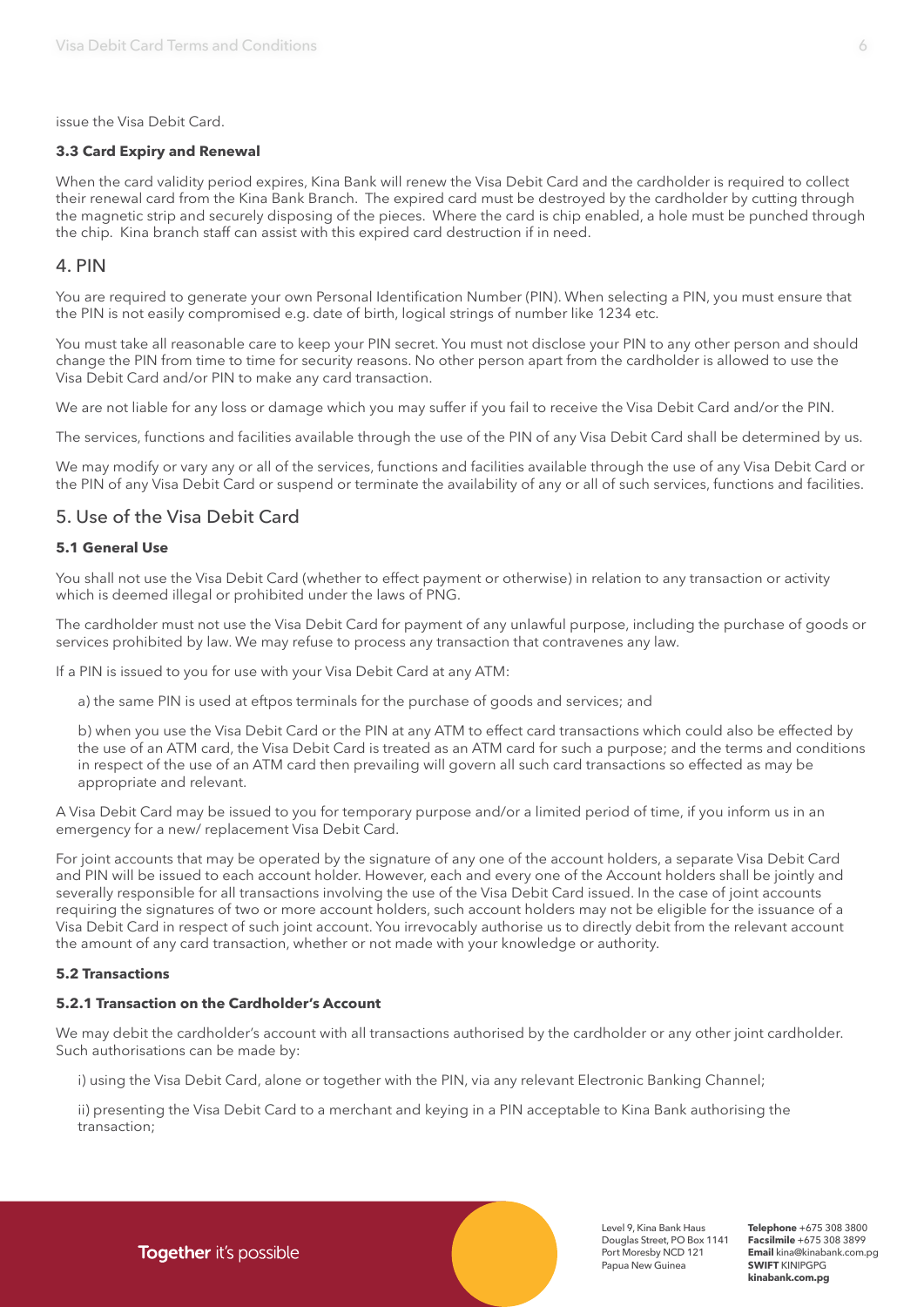<span id="page-6-0"></span>iii) presenting the Visa Debit Card to a merchant and signing a voucher or other documentation acceptable to Kina Bank authorising the transaction;

iv) providing the Visa Debit Card details (without physically presenting) to a merchant or to any other party to whom payment is to be made, either directly or via a third party, in a manner acceptable to Kina Bank;

v) transferring funds electronically using relevant Electronic Banking Channel.

When the cardholder authorises a transaction, the cardholder agrees to pay the amount of that transaction.

All transactions are effective as at the date of the transaction and will be processed and posted to the account on the date they are received by Kina Bank. The date that Kina Bank receives a transaction for processing may not be the date the transaction was made.

#### **5.2.2 Anti-Money Laundering, Counter Terrorist Financing and Sanctions**

a) You agree that Kina Bank may delay, block or refuse to process any transaction without incurring any liability if we suspect or have reasonable grounds to suspect that the transaction:

i) may breach any law in PNG or any other country;

ii) involves or may involve any person (natural, corporate, government, trust, partnership) that is itself sanctioned or is connected, directly or indirectly, to any person that is sanctioned under economic and trade sanctions imposed by any supra-national organisation, official body, the United States, the United Nations, the European Union or any country; or

iii) may directly or indirectly involve the proceeds of or be applied for the purposes of conduct which is unlawful in any country.

b) You must provide all information to Kina Bank which we reasonably require in order to manage our money-laundering, terrorism-financing or economic and trade sanctions risks and to comply with any laws in relation to these in PNG or any other country.

c) You agree that Kina Bank may disclose any information concerning yourself to:

i) any law enforcement, regulatory agency or court where required by any such law or regulation in PNG or elsewhere; and

ii) any correspondent Kina Bank uses to make the payment for the purpose of compliance with any such law or regulation.

d) Unless you have disclosed that you are acting in a trustee capacity or on behalf of another party, you warrant that you are acting on your own behalf in entering into this debit card contract.

If you are acting on behalf of another party (such as a trustee), you must provide the details of the beneficial owner of the funds to Kina Bank, as may be required by Kina Bank from time to time.

e) You declare and undertake to Kina Bank that the processing of any transaction by Kina Bank in accordance with your instructions will not breach any laws in PNG or any other country.

#### **5.2.3 Authorisations**

Before any transaction is made, the merchant or other person involved in the transaction may obtain an authorisation for the transaction. This authorisation is for the purpose of establishing that there are sufficient funds available in the account attached to the card for the transaction.

Once the authorisation is obtained, it will reduce the amount of available funds in the cardholder account. If the purchase of another transaction is not completed, the amount of available funds in the cardholder account may continue to be reduced for up to ten (10) Kina Bank business days after the authorisation is obtained.

#### **5.3 Overseas Remittance Limit**

Your Card should only be used for personal miscellaneous requirements. It is not meant to be used for business import, business service payment, business capital repatriation, other similar types of business obligations or personal capital repatriation. The use of your Kina Bank Visa Debit Card to pay for goods and services outside of PNG is considered an

> Level 9, Kina Bank Haus Douglas Street, PO Box 1141 Port Moresby NCD 121 Papua New Guinea

**Telephone** +675 308 3800 **Facsilmile** +675 308 3899 **Email** kina@kinabank.com.pg **SWIFT** KINIPGPG **kinabank.com.pg**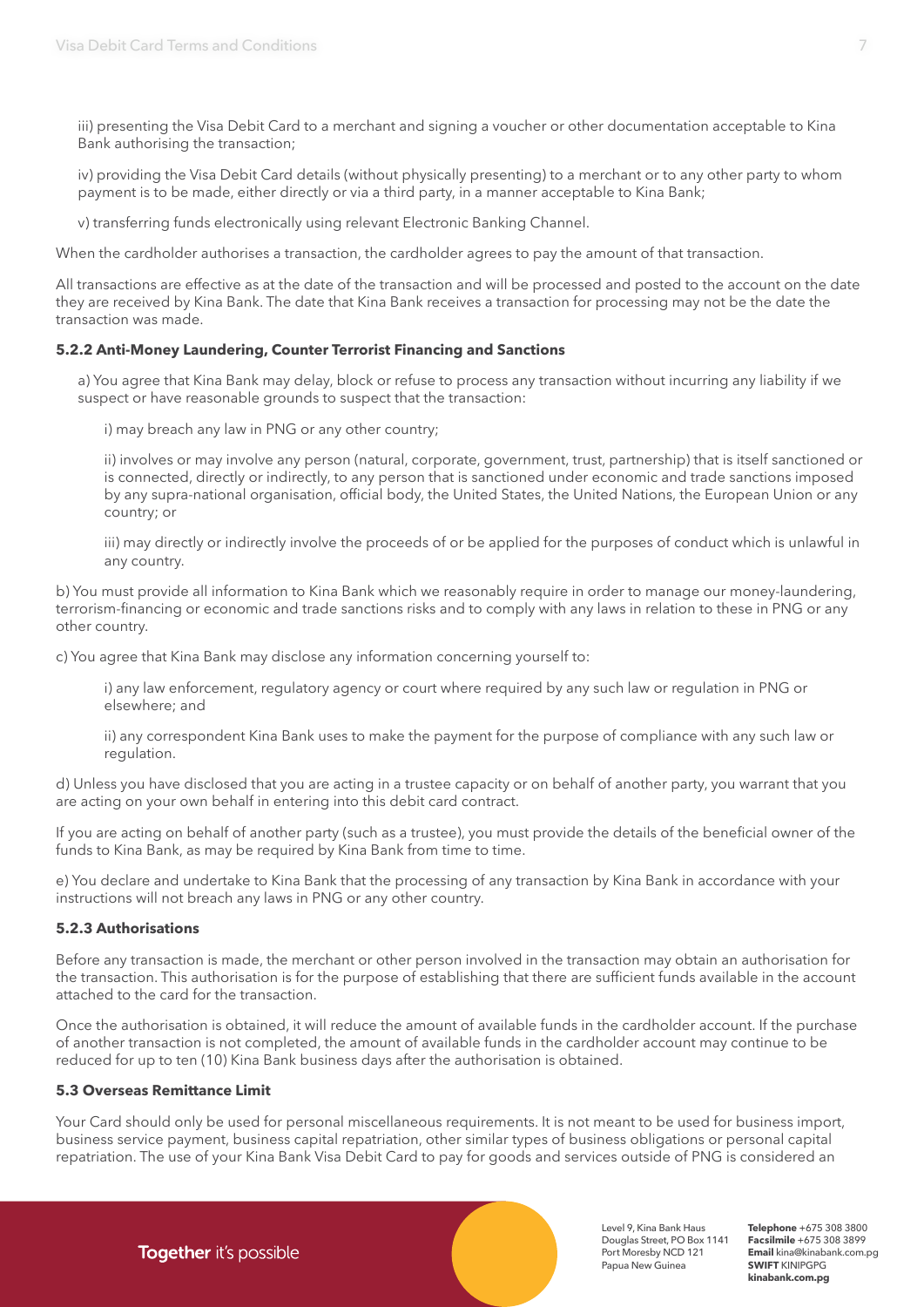<span id="page-7-0"></span>overseas remittance. Under the Bank of Papua New Guinea Exchange Control Regulations, the PNG Central Bank Act 2000 and the PNG Income Tax Act 1959 including current and future amendments:

- There are Balance of Payment reporting requirements which must be satisfied.
- Business entities and individuals are prohibited from remitting overseas more than K500,000 per calendar year (or such lesser limit as may be imposed by law) for non-import payments without a Tax Clearance Certificate.

As such, Kina Bank is obligated to: monitor your card usage, make enquiries into remittance activities, request supporting documentation, and ensure the timely completion and lodgment of prescribed forms. Failure to comply could result in your card services being suspended or withdrawn.

#### **5.4 Liability**

The Visa Debit Card will normally be honoured by financial institutions and merchants displaying the Visa name or service mark. However, there is no warranty that all goods and services available at those premises may be purchased with the Visa Debit Card.

The Visa Debit Card may not be used at sanctions-prohibited countries as determined by Kina Bank.

Where your Visa Debit Card has Visa card transactions functionality, you acknowledge and accept that if you choose to make a card transaction payment via the Visa network, you will be bound by the Visa rules governing such transactions including but not limited to rules governing chargeback and dispute resolution.

Kina Bank does not accept any liability:

i) if any financial institution or merchant displaying a Visa name or service mark refuses to accept or honour a Visa Debit Card;

ii) for goods or services purchased with a Visa Debit Card; and

iii) if charges for goods and services purchased with a Visa Debit Card varies from the same goods and services purchased with cash.

Any complaints about goods or services purchased with a Visa Debit Card must be resolved directly with the merchant concerned.

You are protected under the Liability Shift rule for any unauthorised transaction(s) should your card details be compromised while using your card on a terminal that is not EMV compliant or on a non 3D secure internet merchant.

#### **5.5 Verified by Visa**

You are not able to reverse a transaction authenticated using Verified by Visa unless Kina Bank is liable as provided in your Electronic Banking Terms & Conditions.

# 6. Fees and Charges

We shall be entitled to debit your account or any other account you maintain with us in respect of any sum owed by you to us (whether incurred as card transactions, fees, and charges or otherwise) even if your account would be overdrawn as a consequence. All fees referred to above shall not in any event be refundable.

If any payment has been made by us as a result of your use or purported use of Electronic Services:

a) and the account was consequently debited, but the debit was reversed in error or the account was not debited at all; or

b) after any payment instruction was given on the account but before such payment instruction has been honoured, then we shall be entitled to correct the account by:

i) debiting the account with the amount paid by us; or

ii) dishonouring or returning cheques or other instruments and reversing the payment instruction, if there are insufficient funds available in the account, as the case may be.

Card Transactions effected in United States dollars ("cross-border transactions") will be debited to your account after

Level 9, Kina Bank Haus Douglas Street, PO Box 1141 Port Moresby NCD 121 Papua New Guinea

**Telephone** +675 308 3800 **Facsilmile** +675 308 3899 **Email** kina@kinabank.com.pg **SWIFT** KINIPGPG **kinabank.com.pg**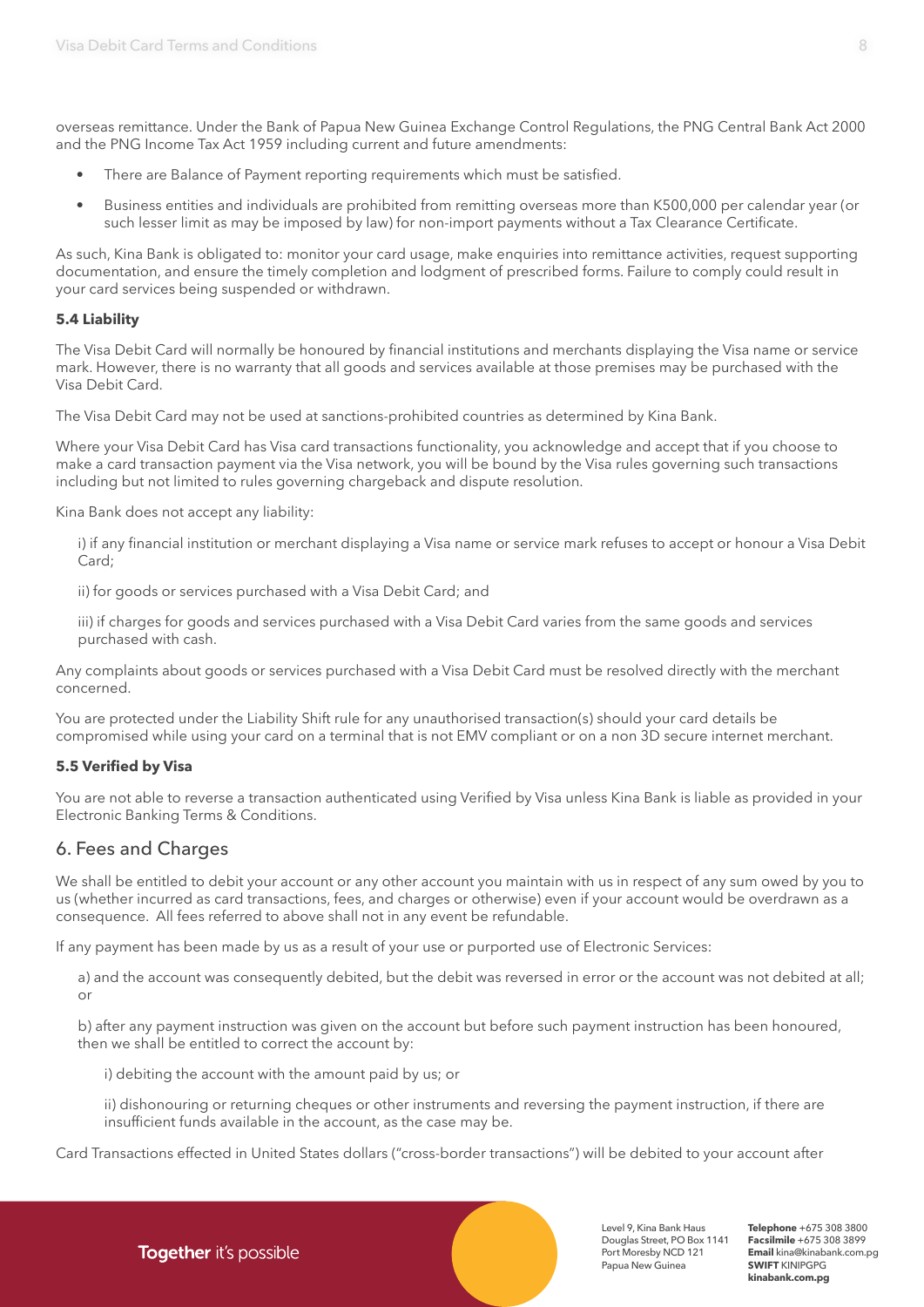<span id="page-8-0"></span>conversion into Papua New Guinean kina at an exchange rate determined by Visa. This exchange rate is applied on the date the card transaction is posted to the account and may be different from the rate in effect on the date of the card transaction. Cross-border transactions shall also include card transactions effected in Papua New Guinean kina with merchants whose card transactions are processed outside of Papua New Guinea.

Card transactions effected in currencies other than Papua New Guinean kina ("Cross-border transactions") will be debited to your account after conversion into Papua New Guinean kina at an exchange rate determined by Visa. This exchange rate is applied on the date the card transaction is posted to the account and may be different from the rate in effect on the date of the card transaction. Cross-border transactions shall also include card transactions effected in Papua New Guinean kina with merchants whose card transactions are processed outside of Papua New Guinea.

All Cross-border transactions processed will be subject to a fee based on the Papua New Guinean kina amount.

Where your Card Transaction has been converted into Papua New Guinean kina via dynamic currency conversion or cardholder preferred currency offered at certain overseas ATMs and merchants, you acknowledge that the process of conversion and the exchange rates applied will be determined by the relevant ATM operator, merchant, dynamic currency conversion service provider or cardholder preferred currency service provider, as the case may be. In addition, all conversions processed will be subject to a fee on the Papua New Guinean kina amount.

Where a card transaction is debited to an account which is not denominated in Papua New Guinean kina, we shall convert the Papua New Guinean kina amount of the card transaction to match that account's currency by applying our prevailing foreign exchange rates.

We will credit any Account with any refund in respect of any card transaction or any payment or other credit due to you at such time as we may determine after our receipt of the amount of such refund, payment or credit in Papua New Guinea. If such refund, payment or credit is received in a currency other than Papua New Guinean kina, we will convert it to Papua New Guinean kina at such a time and rate of exchange as we may in our reasonable discretion adopt. You must bear all exchange risks, reasonably incurred losses, commission, fees and charges which may thereby arise.

#### **6.1 Fees & Foreign Currency Conversions for Transaction**

Performed Outside PNG.

#### **6.1.1 Currency Conversion and Transaction Fees**

Transaction fees and currency conversion fees apply to your account for transactions made overseas. If the amount of the transaction is more than your available balance, the transaction may be rejected, and no fees will be charged.

Transaction fees and currency conversion fees apply for the use of ATMs overseas. If the amount of the transaction is more than the available balance, the transaction may be declined.

#### **6.1.2 Surcharge**

Some overseas ATMs may impose a surcharge when you use their ATM to make a withdrawal. Surcharges will not appear as a separate item on your Account statement but will be included in the total transaction amount shown. Where a surcharge is applicable, you will be prompted by the ATM to either accept the fee or cancel the transaction. If you do accept the fee, the transaction will be processed, and the surcharge fee will be charged. If you do not accept the fee and cancel the transaction, the surcharge fee will not be charged.

# 7. Additional Visa Debit Card

We may issue an additional Visa Debit Card to the joint account holder if such a joint account holder meets the requirements defined by Kina Bank.

# 8. Visa Debit Card Validity and Expiry

Your Debit card remains our property at all times.

The Visa Debit Card must be signed immediately by the person in whose name it has been issued and can only be used within the validity periods as shown on the Visa Debit Card. For security reasons you must, as soon as the Visa Debit Card expires, destroy it by cutting it (including the embedded microchip on the Visa Debit Card) diagonally in half. The account holder may cancel a Kina Bank Visa Debit Card at any time by sending Kina Bank a written request or by calling Kina Bank on the relevant numbers listed at the front of this booklet.

Level 9, Kina Bank Haus Douglas Street, PO Box 1141 Port Moresby NCD 121 Papua New Guinea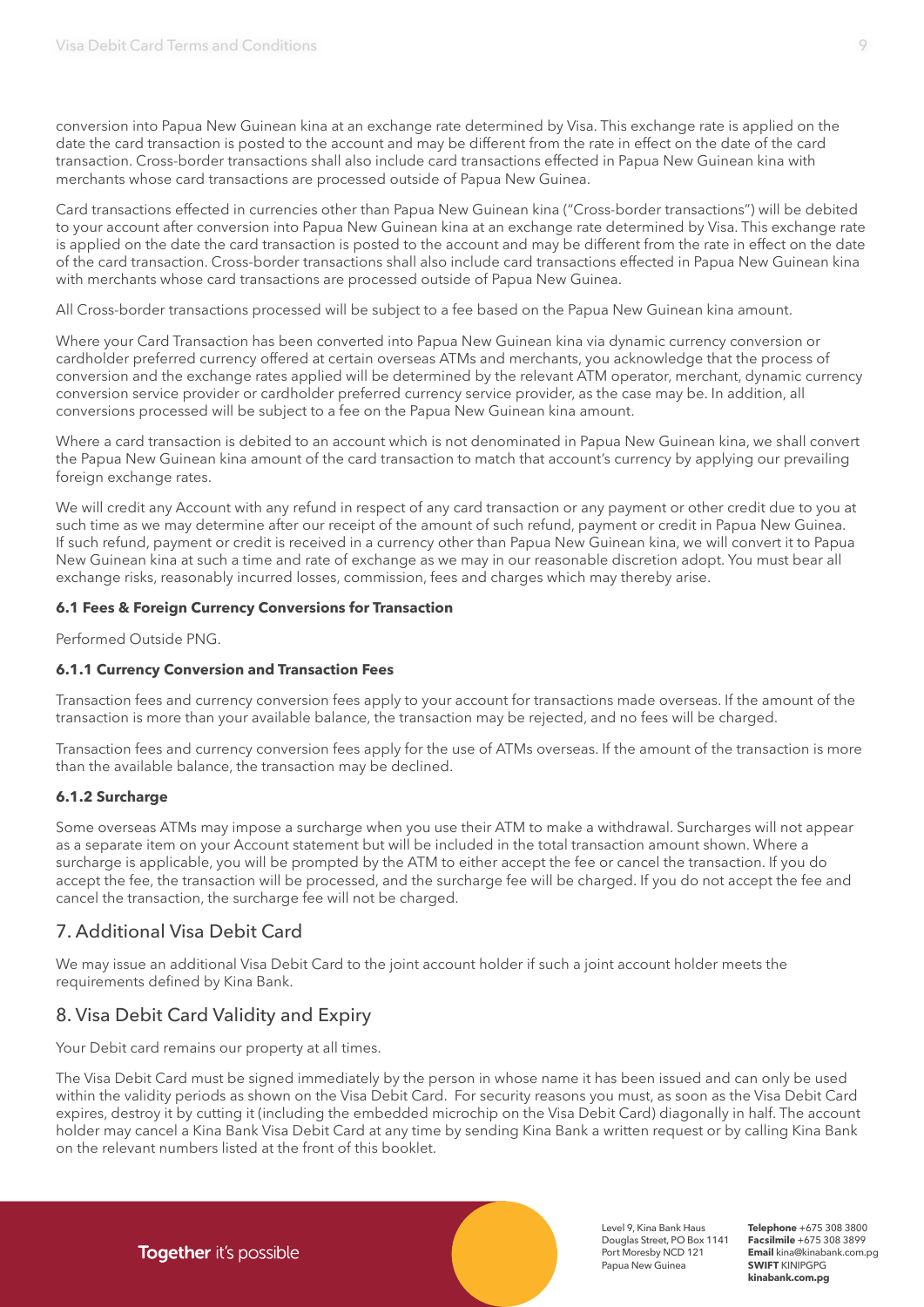# <span id="page-9-0"></span>9. Limits

We may set a transaction limit in relation to your account or a daily or monthly limit on the use of Visa Debit Card at our sole discretion. You can find out what your daily or monthly limits are via the Contact Centre or Kina Bank website, see details at the beginning of these Terms and Conditions.

We or another party such as a merchant may limit the amount of funds that are made available through electronic transactions, over any specific period of time for transactions that require the use of a Visa Debit Card and PIN.

We may set aside or place a hold on your account in respect of any transaction on the day such transaction is presented to us for payment, or on the day we receive notice of such transaction. Such an amount set aside or held is only an estimated sum of the actual transaction and may not be identical to the actual transaction. We have the right to increase at any time the amount that we would hold in respect of any card transaction which is denominated in a currency other than Papua New Guinean kina if we are of the view that the amount initially held when converted into foreign currency would not be sufficient to pay that card transaction in full. Should we set aside or hold any amount, the available balance in your account shall be reduced by such amounts that we set aside. You may not stop payment on such a transaction nor use any sum set aside or held by us. Where applicable, we may set aside or hold such sums for up to thirty (30) days after which we shall debit your Account for the full amount of the actual transaction.

You may effect a card transaction only if there are sufficient funds in your account to cover such transactions and the total charges incurred under your account shall not exceed the transaction limit that we have set for your account. You shall not effect or attempt to effect any card transaction that would result in your transaction limit being exceeded. We may also refuse to authorise any transaction that you wish to effect even if such a transaction would not cause your transaction limit to be exceeded.

We may in our discretion and without giving prior notice approve, authorise or allow any card transaction to be effected during any period even though such a card transaction would result in your account being overdrawn and/or the transaction limit being exceeded as a consequence. Our determination on whether your transaction limit has been exceeded shall be conclusive and binding on you.

# 10. No Credit Facility on the Visa Debit Card

We do not provide any credit facility in respect of the Visa Debit Card. By selecting the "credit" button in ATMs or eftpos terminals, when you use the Visa Debit Card to make withdrawals or purchases, you access the funds available in your account that the Visa Debit Card is attached to and does not provide any credit in respect of the account.

If you request or authorise a withdrawal or payment from the account which would overdraw the account, we may, in our discretion, allow the withdrawal or payment to be made on the following terms:

i) interest will be charged daily on the overdrawn amount;

ii) an overdrawn fee may be charged;

iii) you must repay the overdrawn amount and any accrued interest on that amount and the overdrawn fee no later than five (5) days after such overdraw is made. Failure to do so, will entitle us to debit any of your account(s) with Kina Bank for such payment. You shall be liable for any interest accrued to the date Kina Bank has fully collected the overdrawn amount.

Under no circumstances shall this be construed as the granting of any credit facilities to you.

# 11. Visa Debit Card Reissuance and Replacement

If the Visa Debit Card becomes faulty or damaged, you may order a replacement Visa Debit Card at any Kina Bank branch. A fee may be charged for such replacement. We reserve the right not to reissue a Visa Debit Card to you without giving any reason.

# 12. Keeping the Visa Debit Card and PIN secure

Account holders must observe the following requirements to keep their Visa Debit Card secure:

i) sign on the back of the Visa Debit Card immediately upon receipt.

ii) on the expiry date destroy the Visa Debit Card by cutting it (including any chip on the Visa Debit Card) diagonally in half.

Together it's possible

Level 9, Kina Bank Haus Douglas Street, PO Box 1141 Port Moresby NCD 121 Papua New Guinea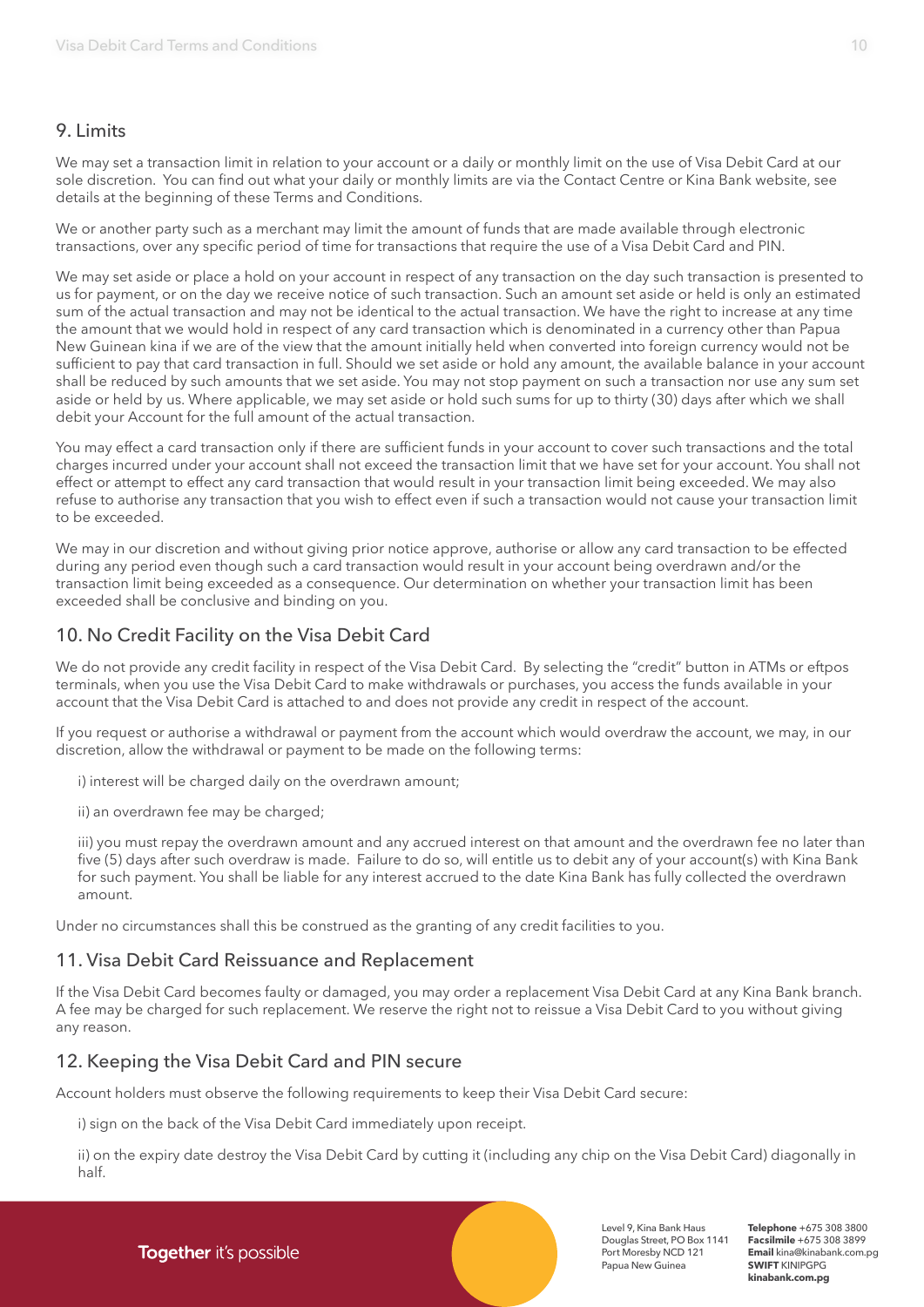<span id="page-10-0"></span>iii) not let anyone else use their Visa Debit Card.

iv) take reasonable steps to protect their Visa Debit Card from loss or theft; and

v) notify Kina Bank immediately when the cardholder becomes aware that the Visa Debit Card has been lost or stolen, or the Visa Debit Card or the account details have been used by someone else without their authority.

Cardholders must keep their PIN secure, and must not:

i) disclose their PIN or CVV2 code to any other person;

ii) allow any other person to see them entering, or overhear them providing, their PIN or CVV2 code;

iii) record their PIN or CVV2 code on their Visa Debit Card on any article carried with or placed near their Visa Debit Card that is liable to loss, theft or abuse at the same time as their Visa Debit Card regardless how well their PIN is disguised;

iv) choose a PIN which has an easily retrieved combination, for example repeated numbers or characters; or

v) choose a PIN that is easily identified with, for example birth date, car registration, telephone number or name.

# 13. Lost or Stolen Visa Debit Card and Disclosure of PIN

Should you discover that your Visa Debit Card is lost, stolen or used in an unauthorised way, you must report to us the loss/ theft or unauthorised use immediately by calling our telephone reporting service or by notifying us at a Kina Bank branch. In certain circumstances, we may also require you to make a police report accompanied by written confirmation of the loss/ theft/ misuse/ disclosure and any other information that we may require.

You must not use the Visa Debit Card once the report of lost or stolen is made. If you recover the lost or stolen Visa Debit Card, you must destroy the Visa Debit Card by cutting it (including an embedded microchip on the Visa Debit Card) diagonally in half. You shall be liable for any future loss or damage arising from any failure to do so.

You must report to us immediately when you become aware or suspect that your password, username, PIN or customer registration number (CRN) is disclosed or used without your authority. You must not continue to use your password, username, PIN or CRN. We will cancel it and arrange for the cardholder to select a new username, password, PIN, or to be provided with a new CRN.

If your Visa Debit Card is lost or stolen or if the PIN is disclosed, you shall not be liable for card transactions carried out following such loss/ theft/ disclosure, provided:

a) you immediately notify us;

b) you assist in the recovery of any monies and/or goods any third party may have wrongfully been enriched by and/or acquired as a result of such loss/ theft/ disclosure and pay the same to us immediately;

c) you furnish to us a statutory declaration in such form as we may specify or a police report and any other information or assistance we may require;

d) we are satisfied that such loss, theft or disclosure is not due to your negligence, fraud or default; and

e) your card was not used as an ATM card in the disputed Card Transactions.

You shall not be liable for any card transactions carried out after we have been notified of the loss/ theft/ disclosure. However, we shall debit the relevant account for all disputed card transactions carried out before we are notified of the loss/ theft/ disclosure unless conditions (a) to (e) above are satisfied.

Transactions that are made before receipt of your notice or request to block the Visa Debit Card shall be considered as legitimate and completed transactions, notwithstanding the payment of those transactions are not debited to your account at such time.

We may at our discretion issue a replacement Visa Debit Card and/or new PIN upon such terms and conditions as we may deem fit, and we reserve the right to charge a replacement fee as set out in our pricing guide in respect of any lost or stolen Visa Debit Card. Such a fee shall be debited to the account and is not refundable.

Together it's possible

Level 9, Kina Bank Haus Douglas Street, PO Box 1141 Port Moresby NCD 121 Papua New Guinea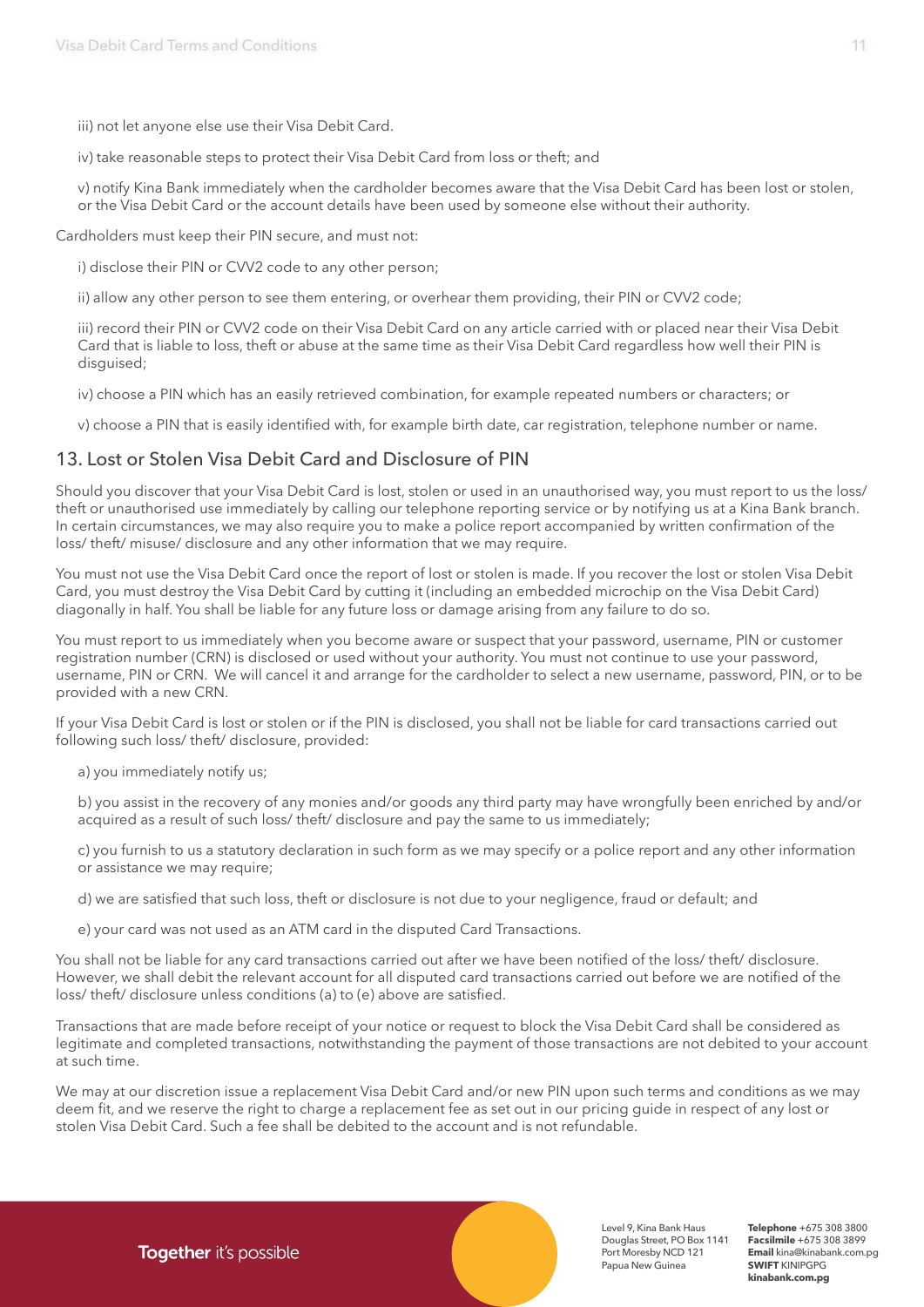# <span id="page-11-0"></span>14. Unauthorised Transactions

#### **14.1 When Kina Bank is liable**

Kina Bank will be liable for losses incurred by the cardholder that:

i) are caused by the fraudulent or negligent conduct of Kina Bank's employees or agents or companies involved in networking arrangements or of merchants or their agents or employees;

ii) arise from transactions that require the use of any Visa Debit Card or PIN that occur before you have received or selected the Visa Debit Card or PIN (including a reissued Visa Debit Card or PIN);

iii) result from an unauthorised transaction that occurs after you have notified Kina Bank that the Visa Debit Card has been misused, lost or stolen or that the security of your PIN has been breached; or

iv) result from an unauthorised transaction if it is clear that you have not contributed to the losses.

#### **14.2 When the Cardholder is liable**

You shall be liable if you have contributed to the loss arising from the unauthorised transaction:

i) through your own fraud;

ii) by breaching any security requirements of the Visa Debit Card provided in Clause 5 above, or by otherwise acting with extreme carelessness to protect the security of your Visa Debit Card or PIN as outlined in Clause 13 above.

In all cases, you are liable for the actual losses which occur before Kina Bank has duly received notice of the loss or disclosure of your Visa Debit Card or PIN.

### 15. Termination of Card Programme, Visa Debit Card and Account

The use of your Visa Debit Card shall be immediately terminated if for any reason your account is closed. Your Visa Debit Card may not be used to effect any card transaction once the designated account is closed, even if your other accounts remain in force. We may in our reasonable discretion suspend or terminate your Visa Debit Card and/or account, or usage of electronic services at any time without liability and without providing any reason therefore. For the avoidance of doubt, such termination by us would automatically bring about the termination of the card programme. We further reserve the right to terminate your card programme, your Visa Debit Card and/or Account immediately if you fail to provide us with any information we may request under these terms and conditions; or if required by law, a regulatory body, revenue authority or government agency (whether local or foreign).

You may terminate your account or Visa Debit Card at any time by giving us written notice. For the avoidance of doubt, such termination by you would automatically bring about the termination of the card programme.

Upon termination of your account and/or your Visa Debit Card for whatever reason, you will not use or attempt to use the PIN and/or Visa Debit Card and you will cut the Visa Debit Card into half and dispose of it immediately. There will be no refund of any fees payable upon the termination of the Visa Debit Card for any reason. Notwithstanding such termination, any use of the Visa Debit Card or the PIN of a Visa Debit Card (whether or not by you) shall be deemed liable by you for all such card transactions incurred. Your obligations under these terms and conditions will continue and we shall remain entitled to debit your account or any other account you maintain with us for charges as well as card transactions that are carried out before or after the termination of your account. Until such transactions and any charges that may be imposed in these terms and conditions are paid in full, you (and any other person in whose name the account is maintained) shall remain liable to us.

# 16. Exclusions and Exceptions

We are not liable in any way should you encounter any problems with the goods and services that you obtain through the use of your Visa Debit Card or electronic services nor are we responsible for any benefits, discounts or programmes of any merchant that we make available to you. Notwithstanding the non-delivery or non-performance or defects in any such goods and services, we shall be entitled to debit your account or any other accounts you maintain with us the full amount pursuant to that card transaction. You will settle any dispute directly with the provider of the goods and services or merchant. Any such dispute is between you and the provider of the goods and services or the merchant and we shall not be deemed to be a party to such dispute. We shall not be liable or responsible for the quantity, quality, merchantability, fitness for purpose or any other aspect of the goods and services supplied to you or in respect of any contract or

Together it's possible

Level 9, Kina Bank Haus Douglas Street, PO Box 1141 Port Moresby NCD 121 Papua New Guinea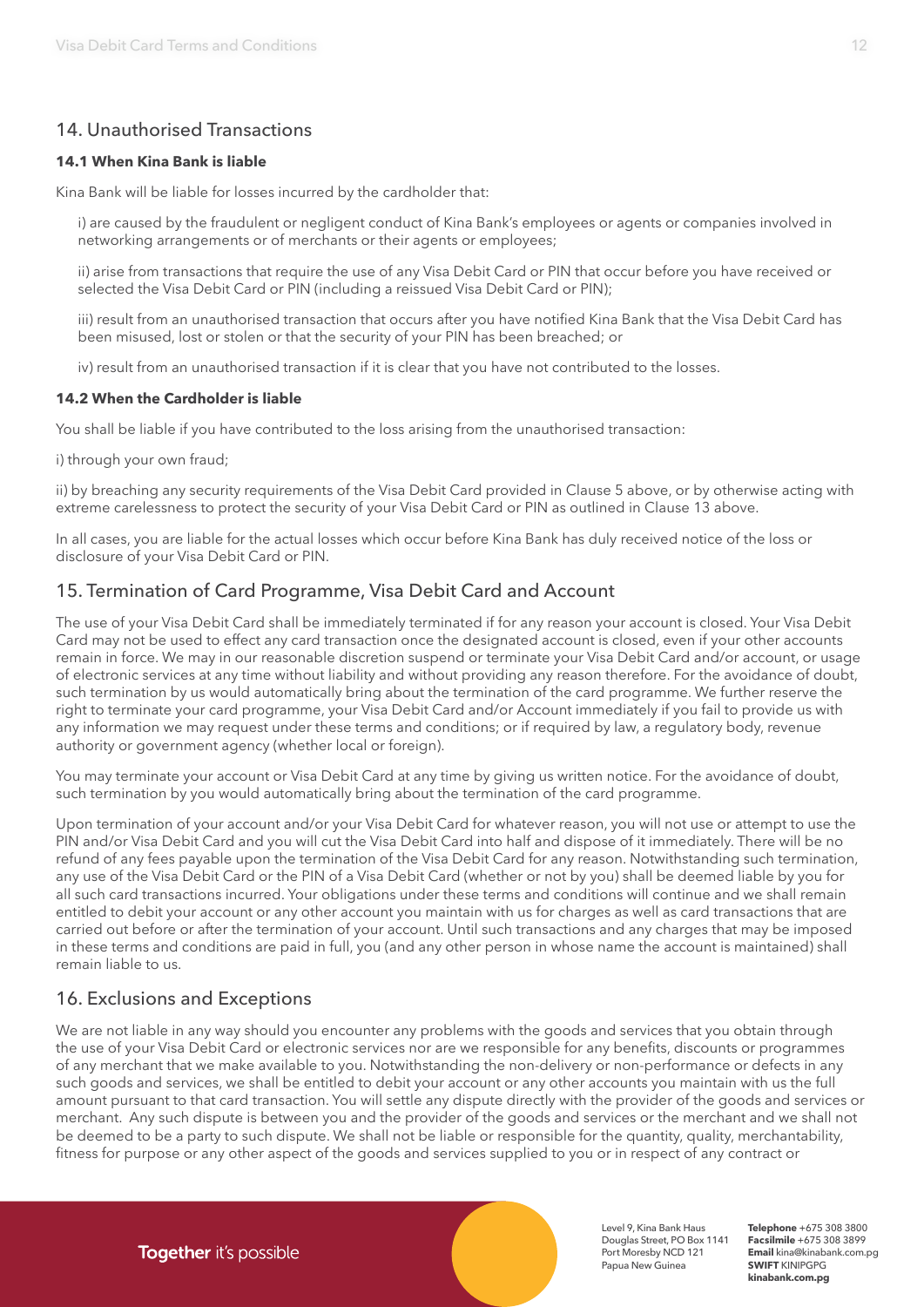<span id="page-12-0"></span>transaction entered into by such provider of the goods and services or the merchant with you involving the use of the Visa Debit Card. Your liability to us shall not in any way be affected by such dispute or any counterclaim, right of set-off or contractual right which you may have against any merchant or person.

We shall not be responsible in any way for any direct, indirect, special or consequential, economic or other damages arising in any way from the provision and/or use of Electronic Services or your usage of the Visa Debit Card.

We may, in our discretion and without giving prior notice approve or authorise such Card-Not-Present transactions in which event you shall be liable for all Card-Not-Present transactions effected through the use of your Visa Debit Card for any reason. We will not be liable to you in any way for any authorisation done in connection with Card-Not-Present transactions.

You agree that the use of the Visa Debit Card and electronic services is at your own risk and you shall assume all risks incidental to or arising out of such use.

Kina Bank will not be liable to you in any way:

a) for any delay or if we cannot carry out our responsibilities under these terms and conditions as a result of anything that we or any of our servants, agents or contractors cannot reasonably control. This includes but is

b) not limited to any electronic, mechanical system, data processing or telecommunication defect or failure, any industrial dispute, civil disturbance, war or Act of God;

c) if any establishment refuses to accept the Visa Debit Card for any reason;

d) for any injury to your credit, character and reputation if a card transaction cannot be effected or if we repossess or request for the return of the card;

e) should your Visa Debit Card or PIN be rejected by a merchant or any terminal used to process card transactions or if we refuse for any reason to authorise any card transaction;

f) for any malfunction, defect or error in any terminal used to process card transactions, or of other machines or system of authorisation whether belonging to or operated by us or other persons or the inability of any terminal, machine or system to accurately, properly or promptly transmit, process or store any data;

g) for any damage to or loss or inability to retrieve any data or information that may be stored in your Visa Debit Card or any microchip or circuit or device in your Visa Debit Card or the corruption of any such data or information, howsoever caused;

h) for our compliance with any instruction given or purported to be given by you relating to electronic services, notwithstanding that the integrity of the information comprised in such instruction may have been compromised or impaired during transmission, provided that such compromise or impairment would not have been apparent to a reasonable person receiving such instruction;

i) for the interception by or disclosure to any person (whether lawful or otherwise) of any data or information relating to you or any card transaction or account transmitted through or stored in any electronic system or medium, howsoever caused;

j) if you are deprived of the use of any electronic services as a consequence of any action by us;

k) any electronic service not being available due to system maintenance or breakdown/non availability of any network;

l) for any loss, theft, use or misuse of the Visa Debit Card or disclosure of your PIN and/or any breach of these terms and conditions;

m) for any fraud and/or forgery perpetrated on us or any merchant; and/or

n) for any delay, inability or failure by us to perform any of our obligations under or pursuant to this Agreement caused or contributed in any way by any one or more of the events or occurrences set out in this Clause.

# 17. Conclusiveness of Documents and Certificates

Our records (including electronic, computer and/or stored physical records) of all matters relating to the Visa Debit Card, the account and of you shall be conclusive. You hereby agree not to, at any time, dispute the authenticity or accuracy of

Together it's possible

Level 9, Kina Bank Haus Douglas Street, PO Box 1141 Port Moresby NCD 121 Papua New Guinea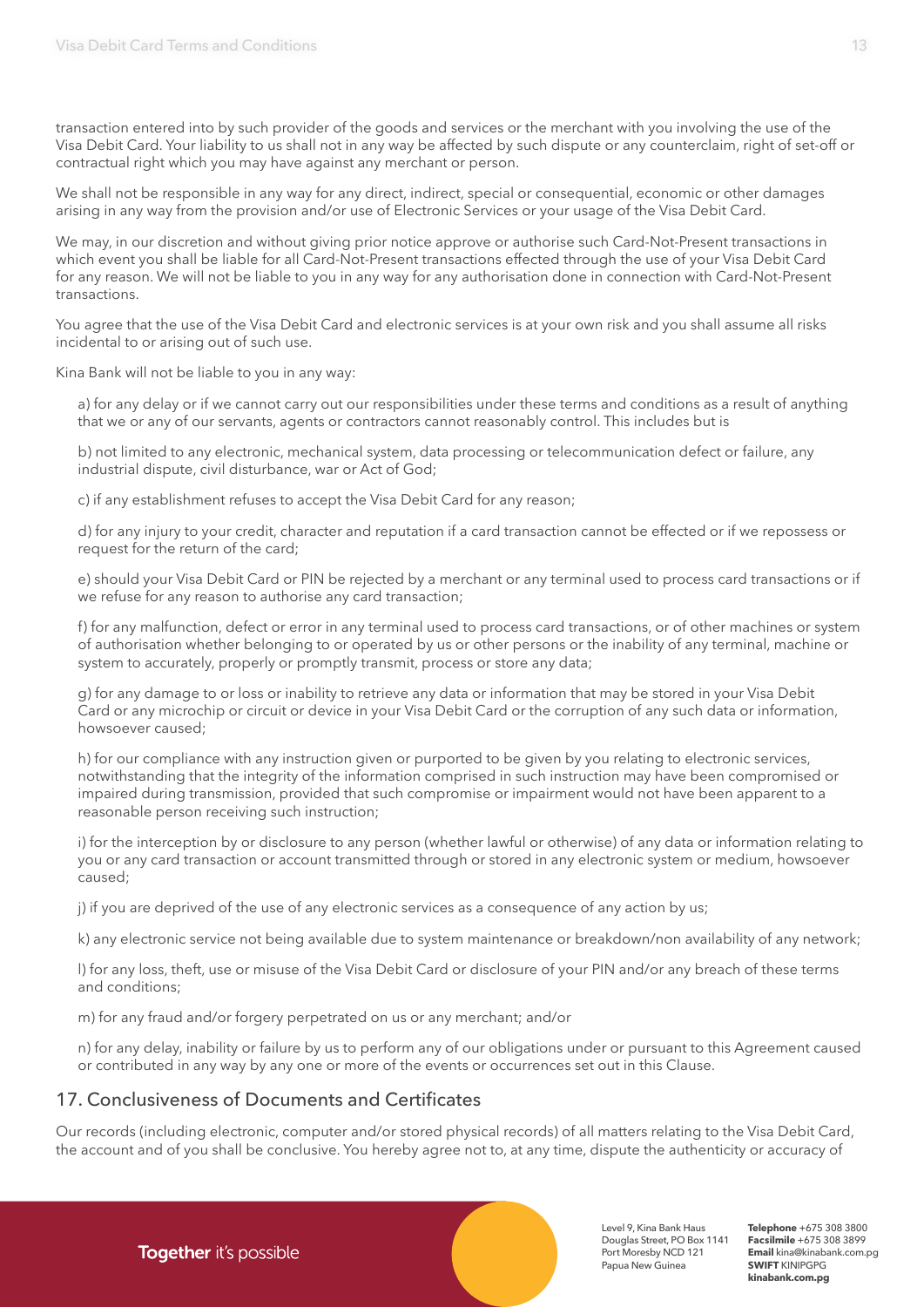<span id="page-13-0"></span>any computer output relied upon by us for any purpose whatsoever. In addition, any certificate from us stating your liability to us as at any specified date shall be conclusive evidence of such matters.

We shall be entitled to rely upon, and to treat any document relating to, any card transaction with your PIN and/or signature as conclusive evidence of the fact that the card transaction as therein stated or recorded was authorised and properly made or effected by you.

The Account Statement shall be conclusive evidence of the state of the account between us. Any error or inaccuracy in any Account Statement shall be notified in writing to us within fourteen (14) days from the date when such Account Statement is received or deemed received by you. Details of our dispute resolution procedures are set out in Clause 2.19 of the Kina Bank Savings and Transaction Product Terms and Conditions. Each Account Statement shall constitute conclusive evidence against all account holders that every card transaction stated therein has been effected by the account holder and every charge stated and every amount debited therein has been validly and properly incurred or debited in the amount stated save for such error or inaccuracy which you have notified us in writing within the time prescribed herein.

# 18. Amendments

We may make any changes to these terms and conditions by giving you notice. Any changes relating to the rate or amount of any charge or fee payable in relation to the Kina Bank Visa Debit Card will be made in accordance with Clause 2.10 of the Kina Bank Savings and Transaction Product Terms and Conditions.

# 19. Cardholder Information

You may access your personal information held by Kina Bank at any time by contacting Kina Bank using the contact details provided at the beginning of these Terms and Conditions.

It is your responsibility to ensure your personal information held with Kina Bank is accurate, complete and up to date.

#### **19.1 Disclosure of your Personal Information**

Unless prohibited to do so by law, we may disclose your personal information to:

i) other organisations to help us to assess financial risk or to recover debt;

ii) credit reference agencies;

iii) other members of Kina Bank including Kina Banks's advisers, consultants or service providers, any of the Bank's subsidiaries, branches, head office or representatives;

iv) any authority, regulator or government agency in any jurisdiction as the Bank may in its absolute discretion consider appropriate, necessary or advisable;

v) other organisations to assist us in compliance obligations in respect of sanctions, anti-money laundering, counterterrorism financing and proceeds of crime;

vi) the United States Internal Revenue Service to assist us in compliance with our obligations under our arrangements regarding the Foreign Account Tax Compliance Act ("FATCA").

# 20. General Matters

#### **20.1 Force majeure**

To the extent permitted by law, Kina Bank will not be liable to you for any loss or damage (whether direct or consequential), nor be in default under the debit card contract, for failure to observe or perform any of its obligations under the debit card contract for any reason or cause which could not, with reasonable diligence, be controlled or prevented by Kina Bank, including acts of God, acts of nature, acts of government or their agencies, strikes or other industrial action, fire, flood, storm, riots, power shortages or failures, sudden or unexpected system failure or disruption by war or shortage.

#### **20.2 Notice**

Kina Bank can deliver a notice to you personally, in which case the date of delivery is the date on which the account holder received the notice.

> Level 9, Kina Bank Haus Douglas Street, PO Box 1141 Port Moresby NCD 121 Papua New Guinea

**Telephone** +675 308 3800 **Facsilmile** +675 308 3899 **Email** kina@kinabank.com.pg **SWIFT** KINIPGPG **kinabank.com.pg**